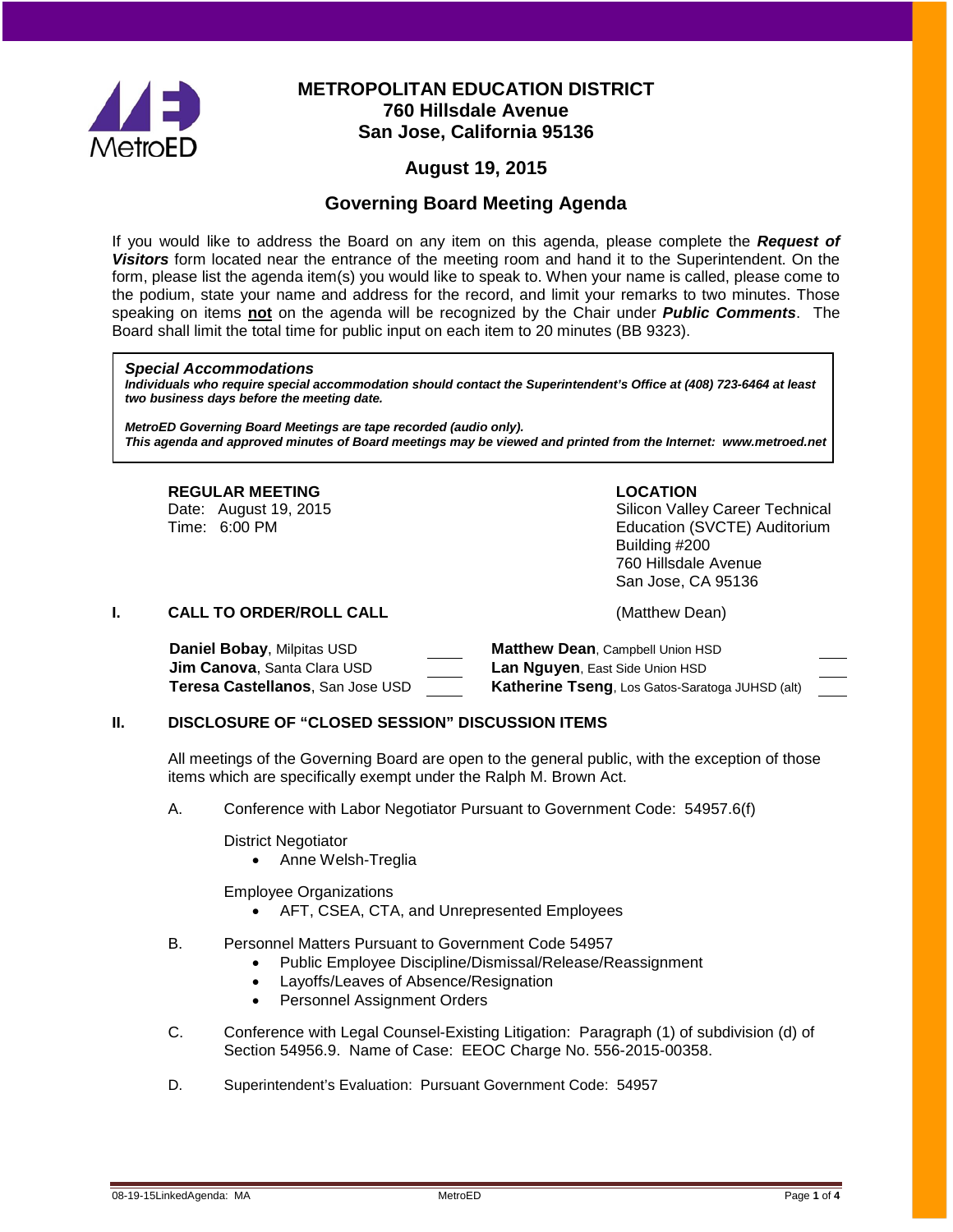#### **III. PUBLIC COMMENTS REGARDING CLOSED SESSION ITEMS**

*Members of the public may address the Board on any subject not on tonight's agenda; however, provisions of the Brown Act (Government Code 54954.2(a) and .3) preclude any action. As an unagendized item, no response is required from the Board or District Staff and no action can be taken; however, the Board may instruct the Superintendent to agendize the item for a future meeting. When your name is called, please come to the podium, state your name and address for the record, and limit your remarks to two minutes for individuals or five minutes for a group.*

#### **IV. ADJOURN TO CLOSED SESSION Time: 6:02 PM**

**Location: SVCTE, Room #819**

#### V. REGULAR MEETING<br>Reconvene from Closed Session<br>Reconvene from Closed Session<br>**Reconvene from Closed Session Reconvene from Closed Session**

- **VI. REPORT OF CLOSED SESSION ACTIONS** (Matthew Dean)
- **VII. PLEDGE OF ALLEGIANCE** (Matthew Dean)
- **VIII. ADOPT AGENDA** (Matthew Dean)
- **IX. RECOGNITIONS** (Matthew Dean)
	- A. Recognition of New SVCTE Teachers

#### **X. PUBLIC COMMENTS**

*Members of the public may address the Board on any subject not on tonight's agenda; however, provisions of the Brown Act (Government Code 54954.2(a) and .3) preclude any action. As an unagendized item, no response is required from the Board or District Staff and no action can be taken; however, the Board may instruct the Superintendent to agendize the item for a future meeting. When your name is called, please come to the podium, state your name and address for the record, and limit your remarks to two minutes for individuals or five minutes for a group.*

#### **XI. EXECUTIVE REPORT/ADMINISTRATIVE REPORTS**

Superintendent Alyssa Lynch, the SVAE Principal, and SVCTE Program Director will have recent **significant** information to present to the Governing Board on topics not on the agenda. (3-Minute Limitation)

- 1. Oral Report: SVAE Principal Gloria Curd
- 2. Oral Report: SVCTE Principal (pending bd approval) Sharon Brown
- 3. Oral Report: MetroED CBO Marie dela Cruz
- 4. Oral Report: MetroED Superintendent Alyssa Lynch

#### **XII. SPECIAL ORDER OF BUSINESS** (Alyssa Lynch)

The Superintendent will update the Board on special projects or may request that individuals be allowed to present an item out of order on the agenda to accommodate their schedules.

#### **XIII. CONSENT/ACTION CALENDAR (ACTION)**

**All matters listed under the Consent/Action Calendar and marked with an \*asterisk are considered by the Governing Board to be routine and will be enacted in one motion.** There will be no discussion of these items prior to the time the Board considers the motion, unless members of the Board or the Superintendent request specific items to be discussed and/or removed from the Consent Calendar.

 **Building #200**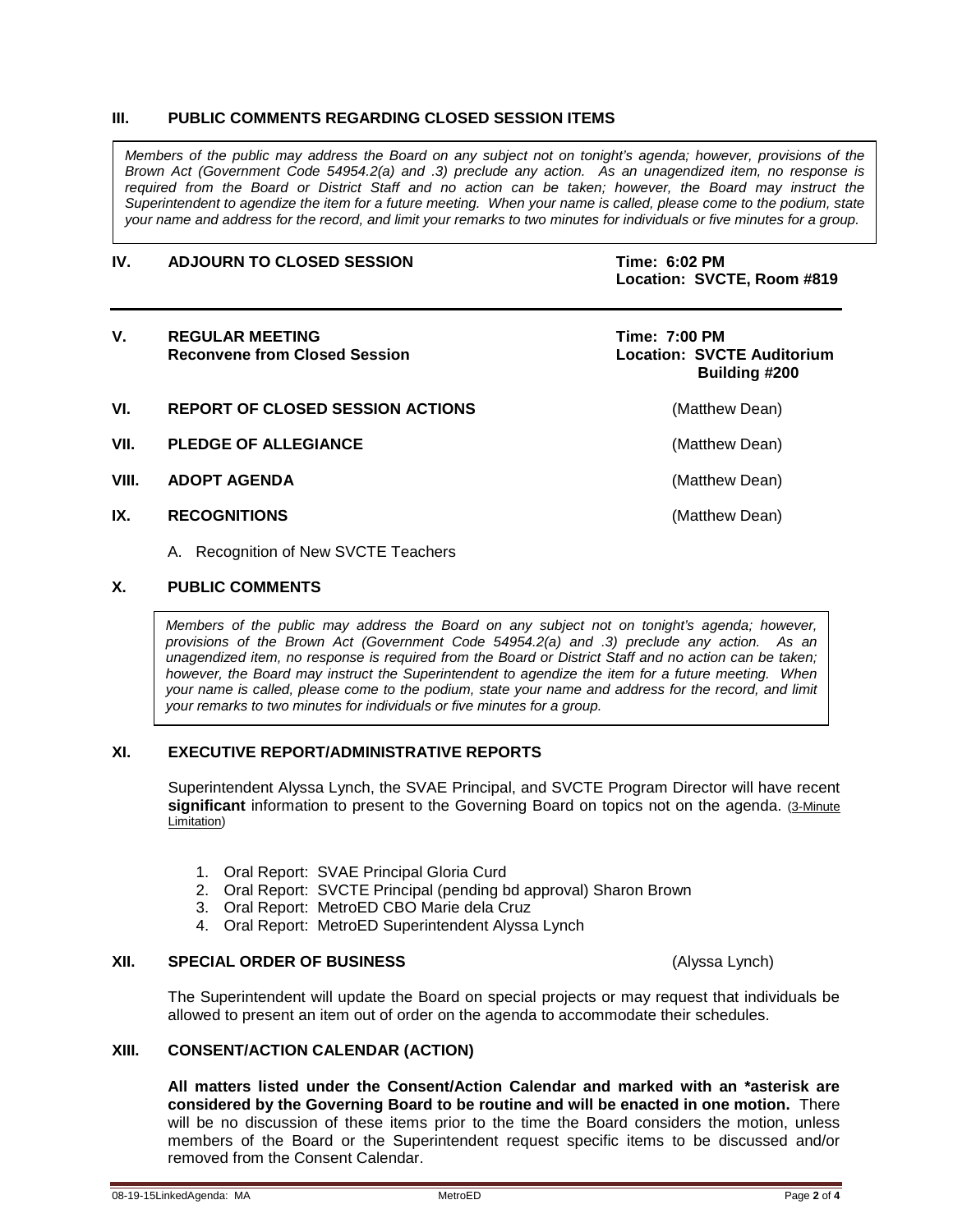\*1. [Approve](http://fbsd.metroed.net/malaimo/Board_Agenda/08-19-15BoardAgenda/07-22-15BoardMinutes.pdf) Minutes from the Special Board Meeting of July 22, 2015

#### **BUSINESS AND FINANCIAL FUNCTIONS**

- \*2. [Approve](http://fbsd.metroed.net/malaimo/Board_Agenda/08-19-15BoardAgenda/Item2.pdf) June Warrants Approval List (Marie dela Cruz)
- \*3. [Approve July](http://fbsd.metroed.net/malaimo/Board_Agenda/08-19-15BoardAgenda/Item3.pdf) Warrants Approval List (Marie dela Cruz)
- \*4. [Approve Donations](http://fbsd.metroed.net/malaimo/Board_Agenda/08-19-15BoardAgenda/Item4.pdf) Offered to District (Marie dela Cruz)
- \*5. [Approve Consultant](http://fbsd.metroed.net/malaimo/Board_Agenda/08-19-15BoardAgenda/Item5.pdf) Agreement with Independent Contractor, Ruth Liu (\$20,000)(Marie dela Cruz) See Scope of Work: [2012 Organizational Review](http://fbsd.metroed.net/malaimo/Board_Agenda/08-19-15BoardAgenda/SSC%20Organizational%20Review-Final%20(10-26-12).pdf)

#### **PERSONNEL FUNCTIONS**

- \*6. [Approve Revised](http://fbsd.metroed.net/malaimo/Board_Agenda/08-19-15BoardAgenda/Item6.pdf) Job Descriptions: Fiscal Services Manager, Senior Accountant (Anne Welsh-Treglia)
- \*7. [Approve Salary](http://fbsd.metroed.net/malaimo/Board_Agenda/08-19-15BoardAgenda/Item7.pdf) Schedules for Each of the Employee Groups for Fiscal Year 2015-16 (Anne Welsh-Treglia)

#### **INSTRUCTIONAL AND STUDENT FUNCTIONS**

\*8. [Approve MetroED](http://fbsd.metroed.net/malaimo/Board_Agenda/08-19-15BoardAgenda/Item8.pdf) Representative's for the South Bay Consortium for Adult Education Regional Consortium (Gloria Curd)

**Recommendation: It is recommended the Governing Board approve Consent Calendar items \*1 through \*8.**

**MOTION: \_\_\_\_\_\_\_\_ SECONDED: \_\_\_\_\_\_\_\_ DISCUSSION: \_\_\_\_\_\_\_\_ VOTE: \_\_\_\_\_\_\_\_\_\_**

#### **XIV. INFORMATION ITEMS/DISCUSSION ITEMS**

- 9. [Quarterly Investment](http://fbsd.metroed.net/malaimo/Board_Agenda/08-19-15BoardAgenda/Item9.pdf) Report as of 12/31/2014 (Marie dela Cruz)
- 10. [Highlights of 2014-15](http://fbsd.metroed.net/malaimo/Board_Agenda/08-19-15BoardAgenda/Item10.pdf) School Year (Alyssa Lynch)
- 11. [Legislative Update](http://fbsd.metroed.net/malaimo/Board_Agenda/08-19-15BoardAgenda/Item11.pdf) (Alyssa Lynch)
- 12. [CTC Credentialing](http://fbsd.metroed.net/malaimo/Board_Agenda/08-19-15BoardAgenda/Item12.pdf) Program Update (Anne Welsh-Treglia)

#### **XV. ACTION ITEMS AND REPORTS**

#### **BOARD AND ADMINISTRATIVE FUNCTIONS**

13. [Approve First](http://fbsd.metroed.net/malaimo/Board_Agenda/08-19-15BoardAgenda/Item13.pdf) Amendment to Metropolitan Education District Joint Powers Agreement (Marie dela Cruz)

#### **BUSINESS AND FINANCIAL FUNCTIONS**

14. [California Career](http://fbsd.metroed.net/malaimo/Board_Agenda/08-19-15BoardAgenda/Item14.pdf) Technical Education Incentive Grant Program (Alyssa Lynch)

#### **PERSONNEL FUNCTIONS**

15. [Approve Personnel](http://fbsd.metroed.net/malaimo/Board_Agenda/08-19-15BoardAgenda/Item15.pdf) Assignment Orders #2016-02 (Anne Welsh-Treglia)